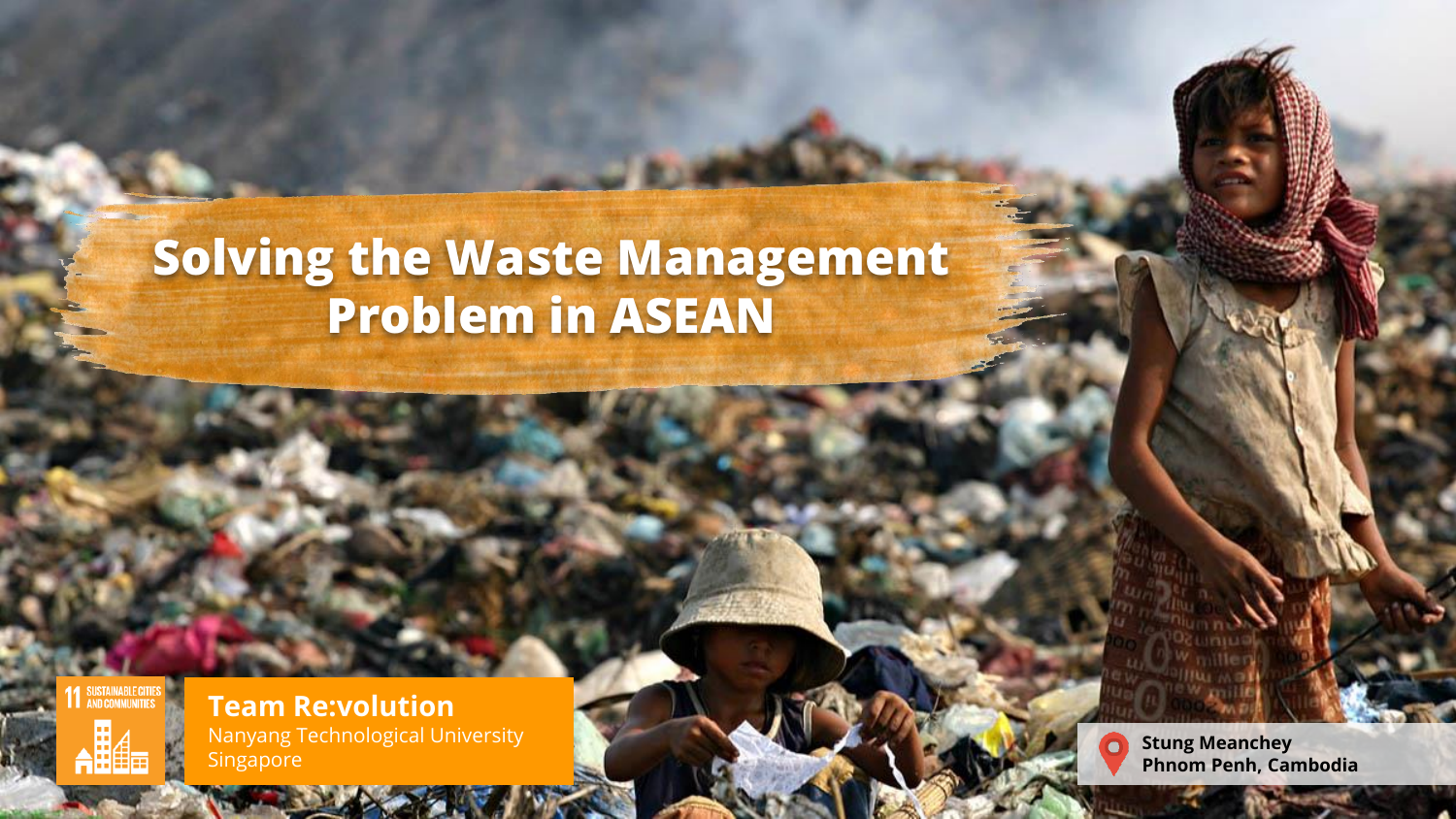### **ASEAN is experiencing rapid urbanisation, with almost half of its population living in cities today**



*Source: United Nations Economic and Social Commission for Asia and the Pacific, United Nations Department of Economic and Social Affairs*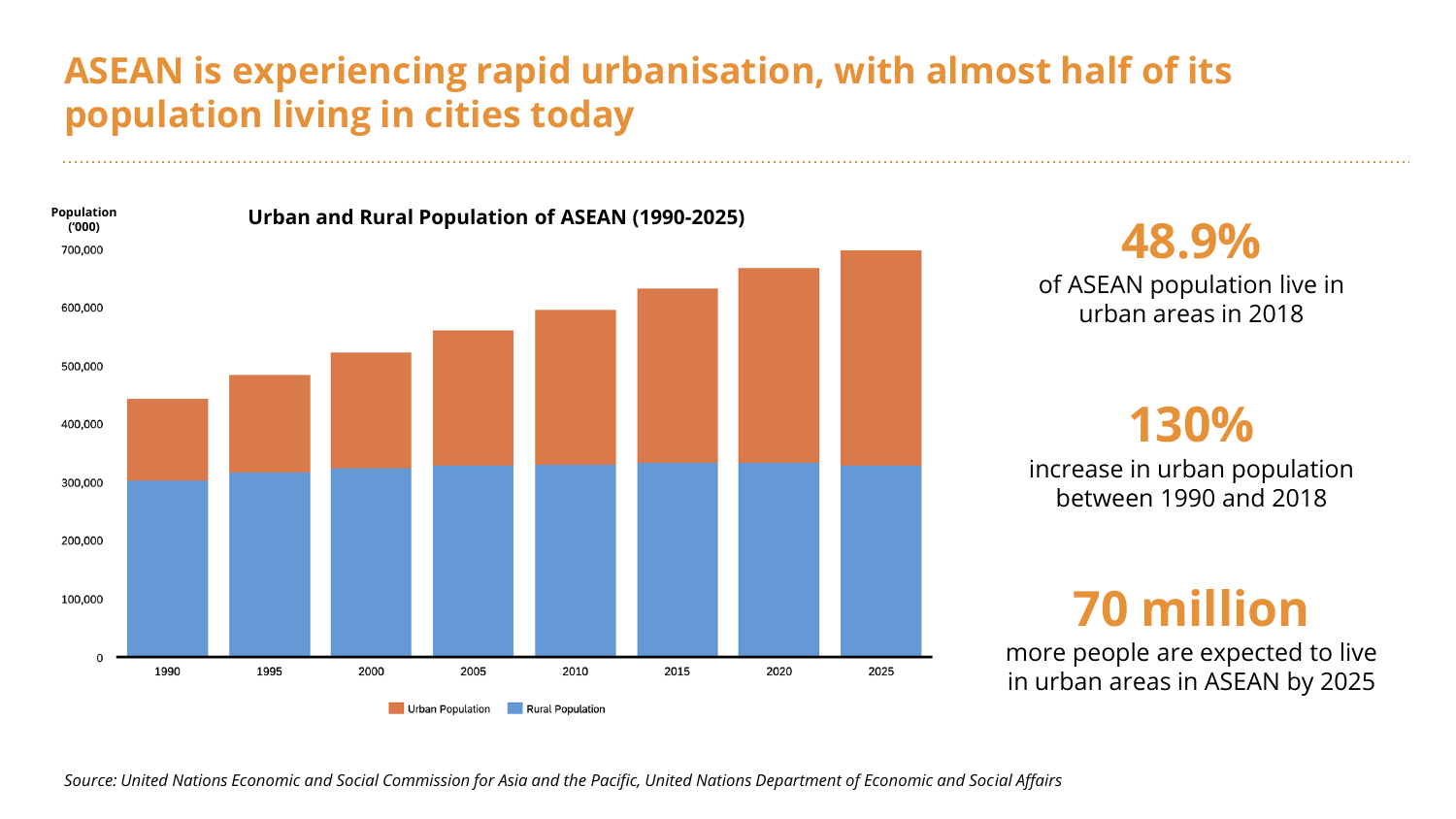### **ASEAN is one of the largest economic zones in the world and it has seen rapid economic growth and development in the past few decades**



*Source: United Nations Economic and Social Commission for Asia and the Pacific*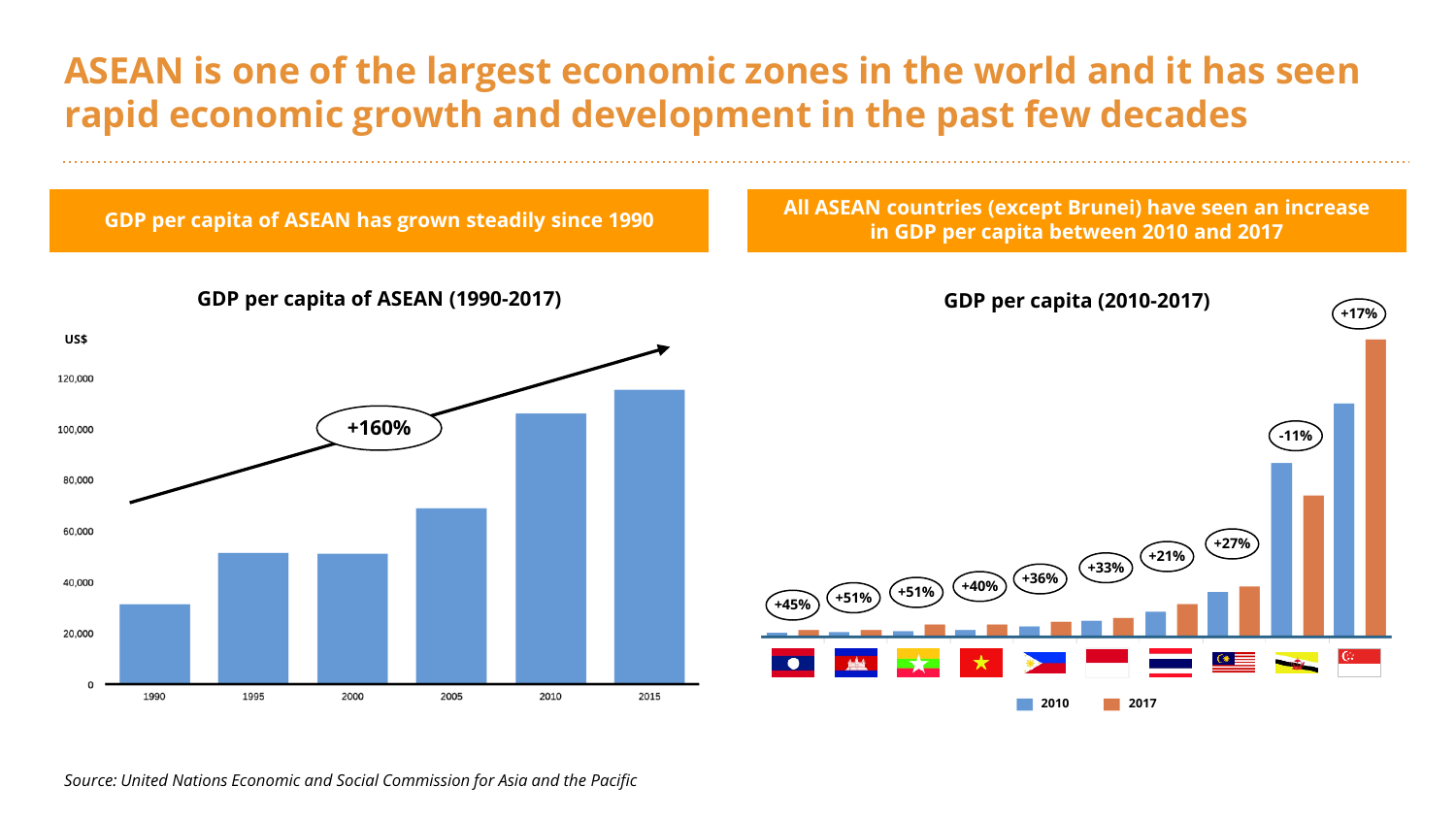### **The amount of solid waste generated in ASEAN has grown tremendously, especially among Thailand, Singapore and the Philippines**

**Amount of waste generation have doubled since 2005** 



#### **Amount of Waste Generation in ASEAN (2005-2015)**

**0.6kg of waste generated per capita per day on average**

#### **Daily Waste Generation per capita (2016)**



*Source: World Bank, United Nations Statistics Division*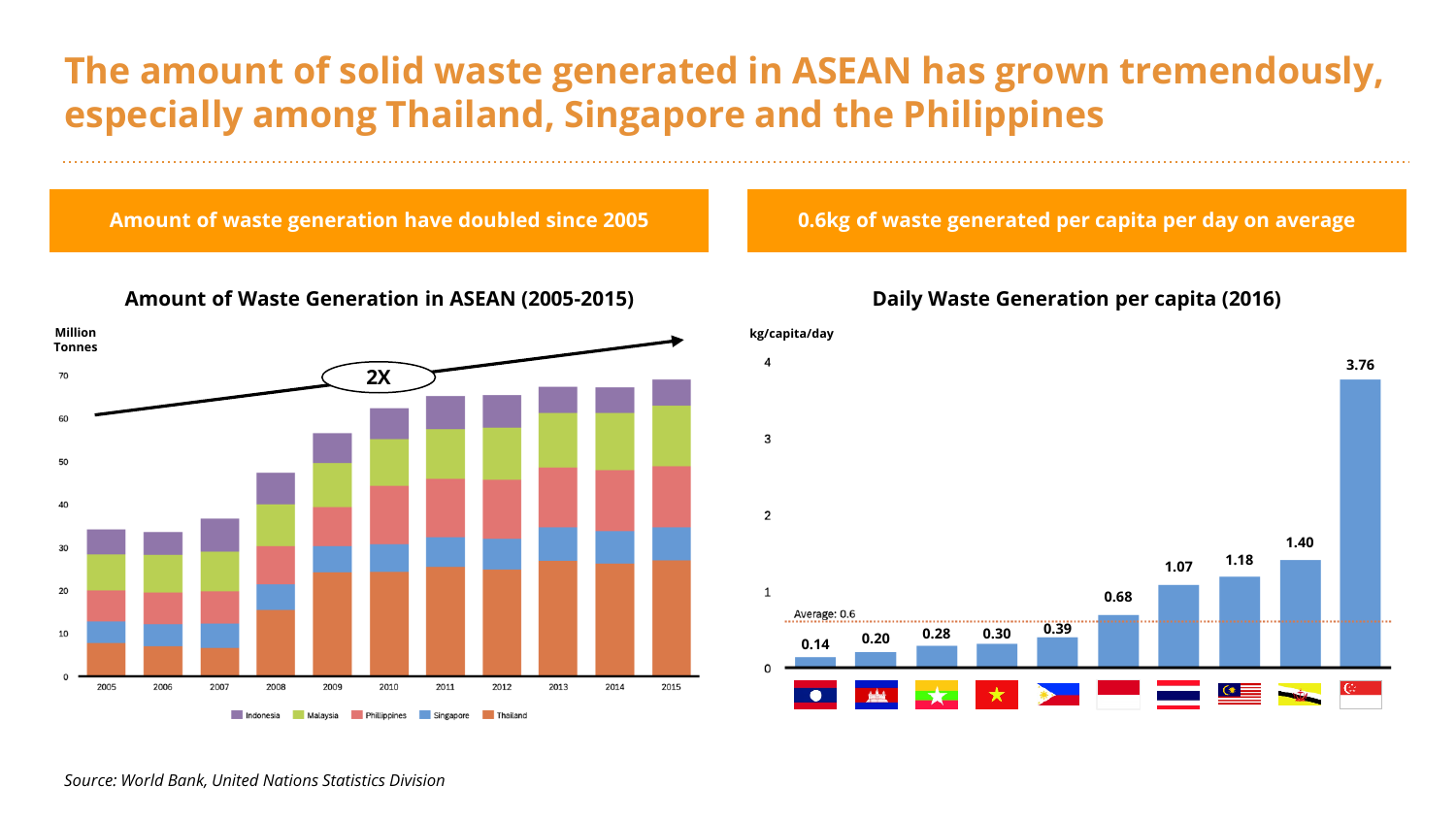### **Waste generation volumes are positively correlated with income levels and urbanisation rates**

**Rise in prosperity of urban residents is closely linked to increased consumption and waste production patterns**

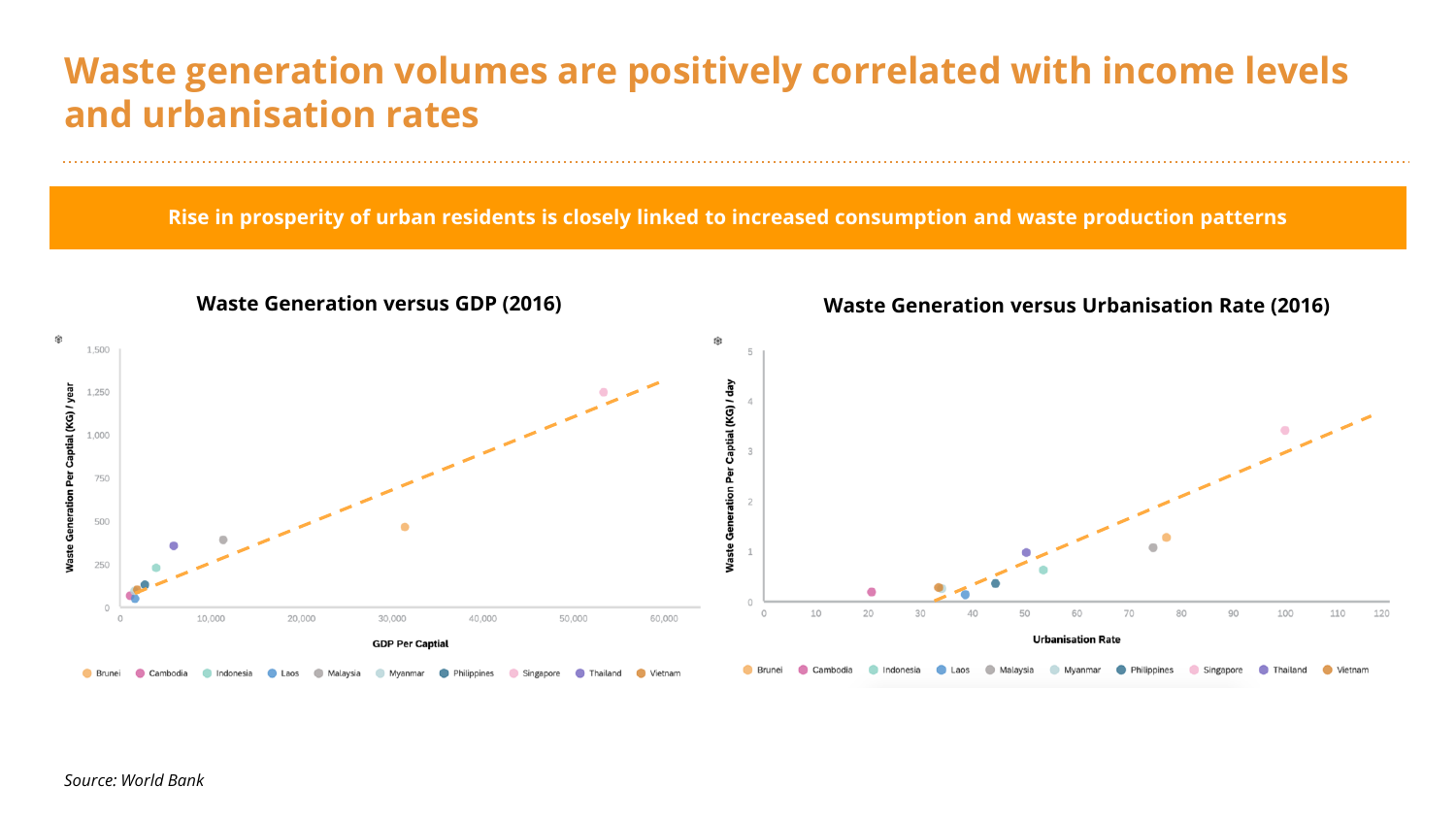### **Rising income levels and urbanisation rates in ASEAN will lead to an unsustainable increase in waste generation volumes**



"By 2030, reduce the adverse per capita **environmental impact of cities,** including by paying special attention to air quality and **municipal and other waste management**"

#### **Effects of Poor Waste Management**

- Soil contamination
	- Water pollution
	- Air pollution from burning of waste
	- Flooding due to clogged waterways
	- Death of land and marine animals
	- Disease transmission via breeding of vectors and pests
	- Climate change due to emission of greenhouse gasses
	- Reduced economic development through investments or tourism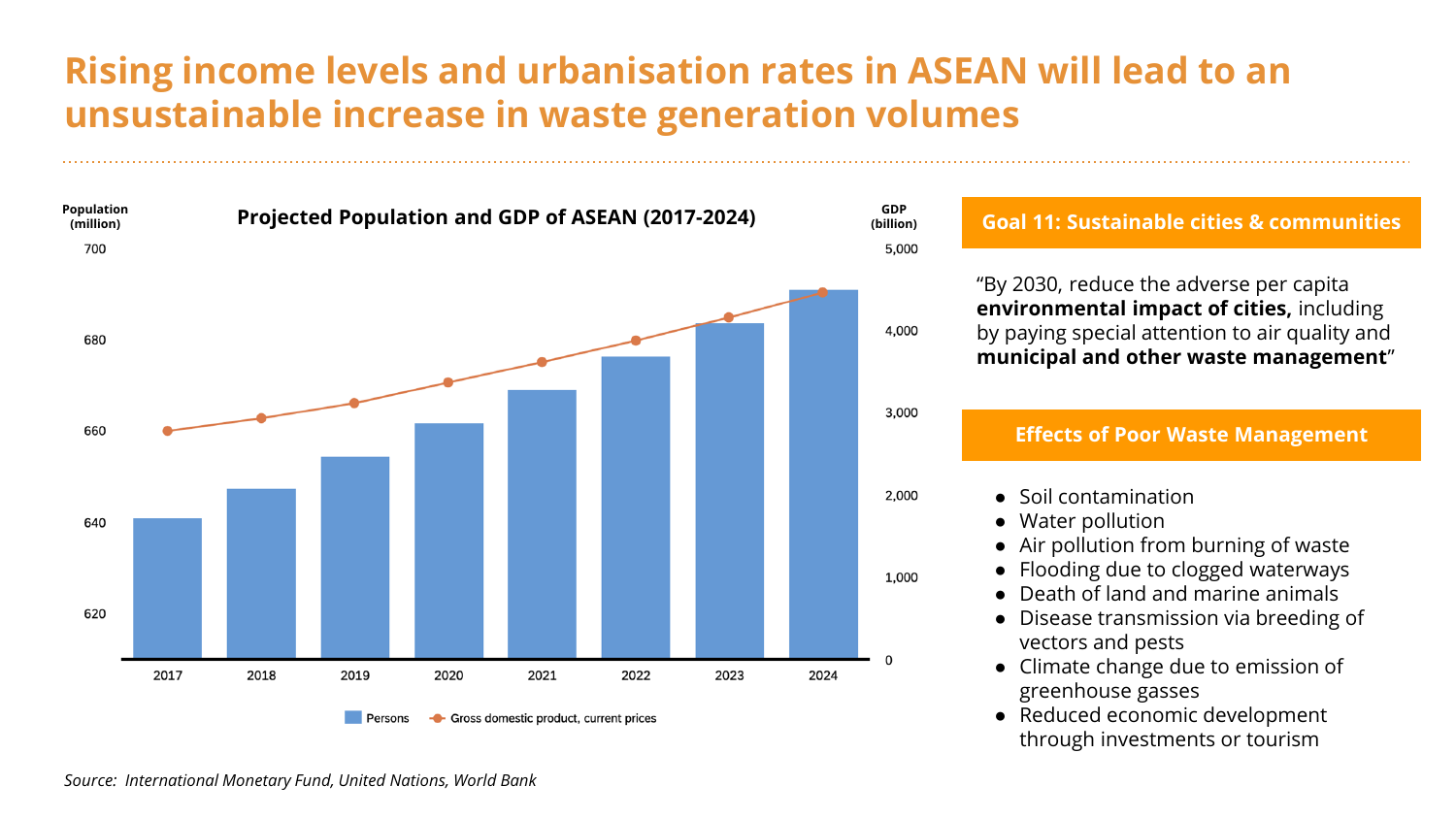### **Recommendation 1: Reduce Food Waste across the supply chain Food waste represents about 60% of all solid waste in ASEAN**



#### **Food waste reduction strategies across the supply chain**

- Improve on-farm storage facilities to reduce postharvest losses ● Facilitate market access for farmers to increase
- distribution of produce beyond local market
- Invest in new technologies such as High Pressure Processing (HPP) to extend shelf-life of food products
- Use data analytics and market data to improve forecasting models
- Expand cold chain logistics capabilities with digital sensors to monitor temperature and humidity
- Train employees on inventory handling and recycling

- Provide consumers with the option to purchase "ugly produce" to reduce waste caused by cosmetic filtering
- Donate surplus food to Food Banks and NGOs
- Conduct public education campaigns to increase awareness of food waste, especially among children
- Implement weight-based disposal fees for food waste (Eg. South Korea)

*Source: United Nations Environment Programme (2017) and Food and Agriculture Organization (2017)*

<sup>●</sup> Enhance stock management using enterprise software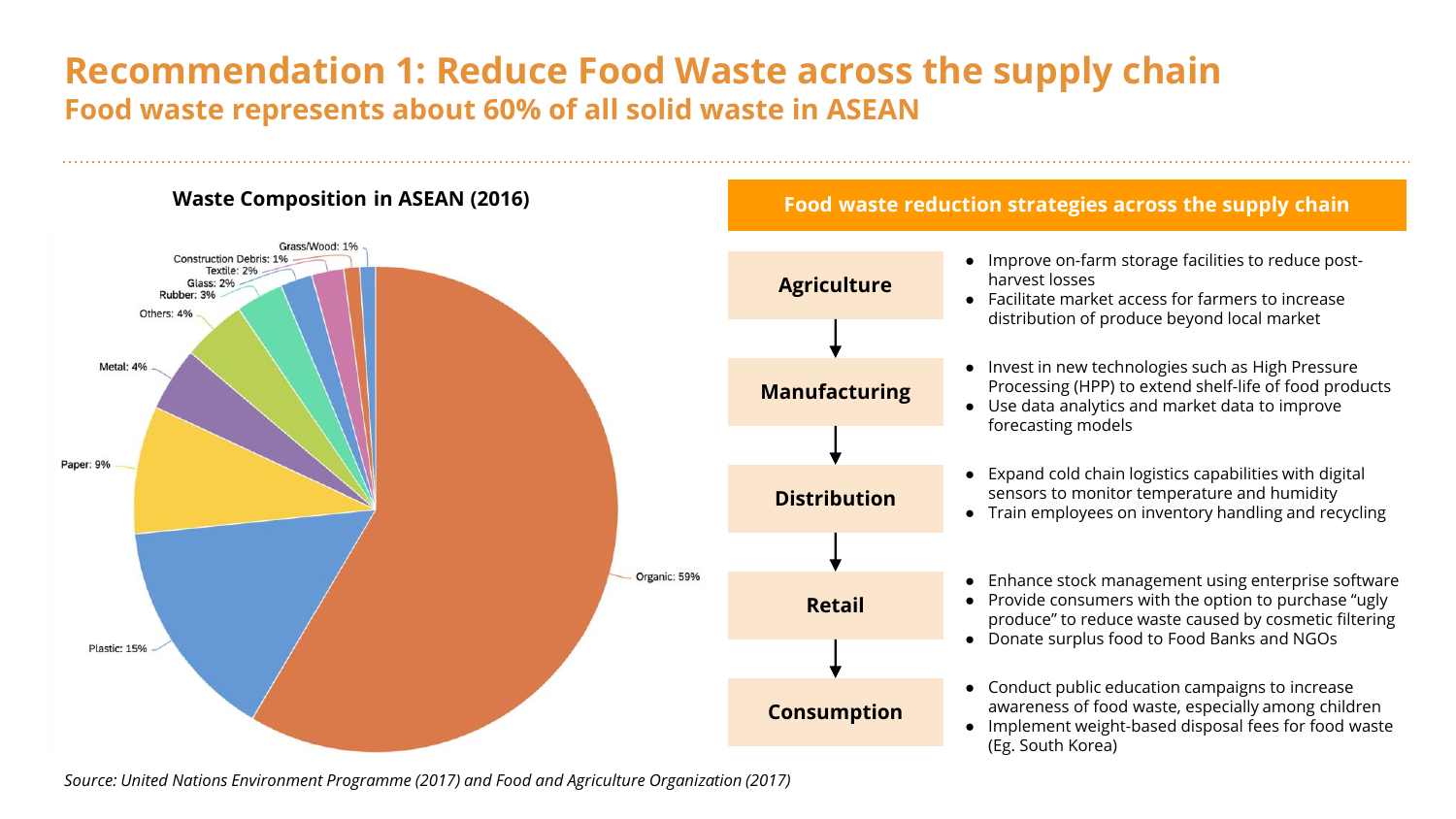### **Recommendation 2: Embrace Circular Economy**

**Adopt Integrated Resource Recovery Centre model to transform waste into resources**

### **Waste Transformation in Integrated Resource Recovery Centres**



### **Strategies towards a Circular Economy**



#### **Use Waste as a Resource**

Utilise waste streams as a source of secondary resources and recover waste for reuse and recycling



#### **Rethink the Business Model**

Consider opportunities to create greater value and align incentives to foster interaction between products and services



#### **Design For the Future**

Adopt holistic perspective during the design process, to design for appropriate lifetime and for extended future use

### **Collaborate to Create Joint Value**

Work together throughout the supply chain and internally within organisations to increase transparency and create joint value



#### **Preserve and Extend Lifespan**

Maintain, repair and upgrade resources to maximise their lifetime and give them a second life when applicable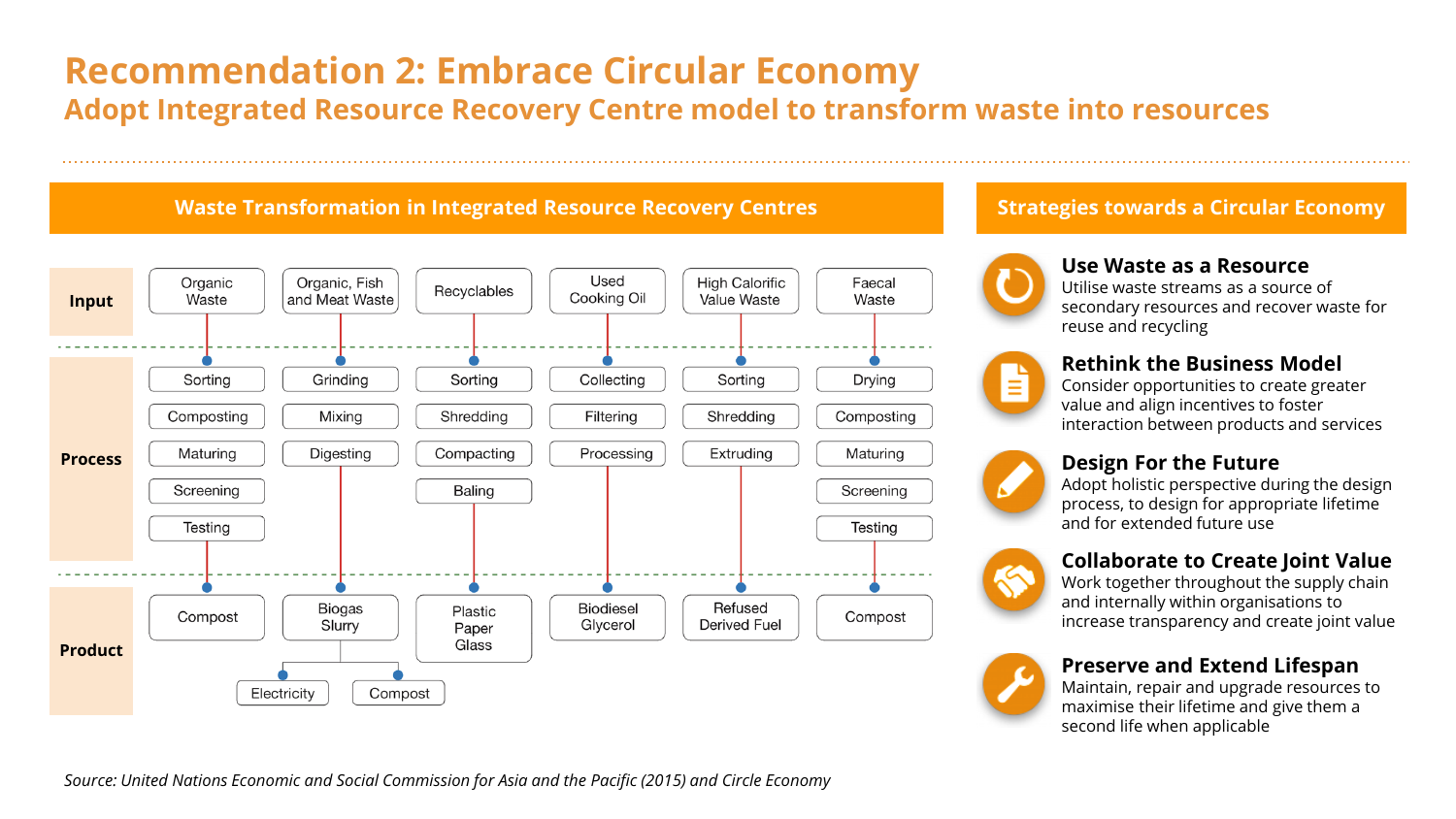# **Thank you**

SUSTAINA<br>AND COMM



**Team Re:volution** Nanyang Technological University Singapore